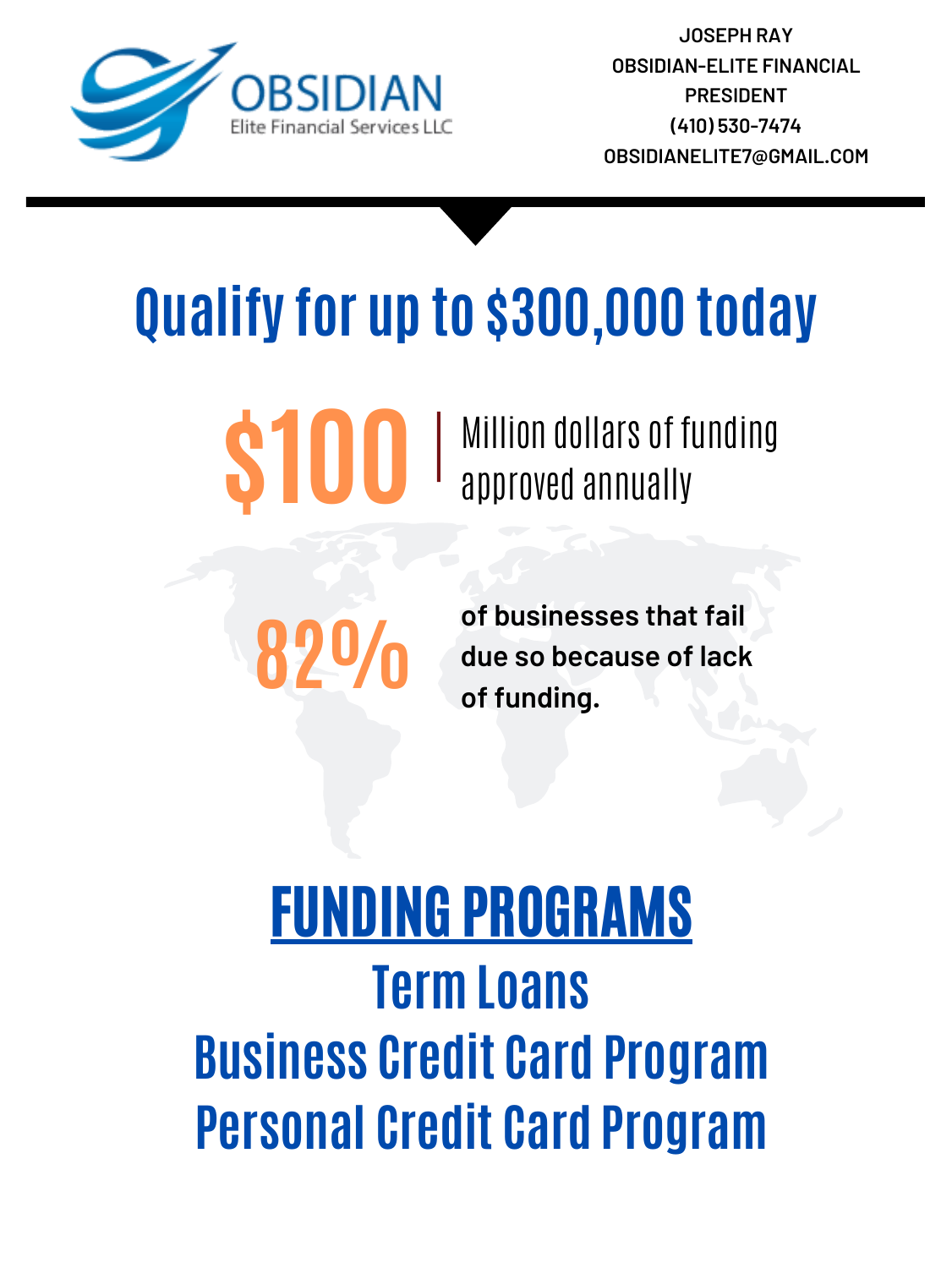- **Rates range from 5.49%-14.99% (Dependent on strength of personal credit)**
	- **No minimum length of time in business**
	- **Fixed monthly payment**
	- **No upfront fees**
	- **Full liquidity Immediately**
	- **Funding in 7-15 business days**

#### **REQUIREME**

#### **TERM LOAN PROGRAM**

#### **-680+ Personal Credit scores in all 3 bureaus -2 years personal tax returns showing \$50,000 or more of taxable income**

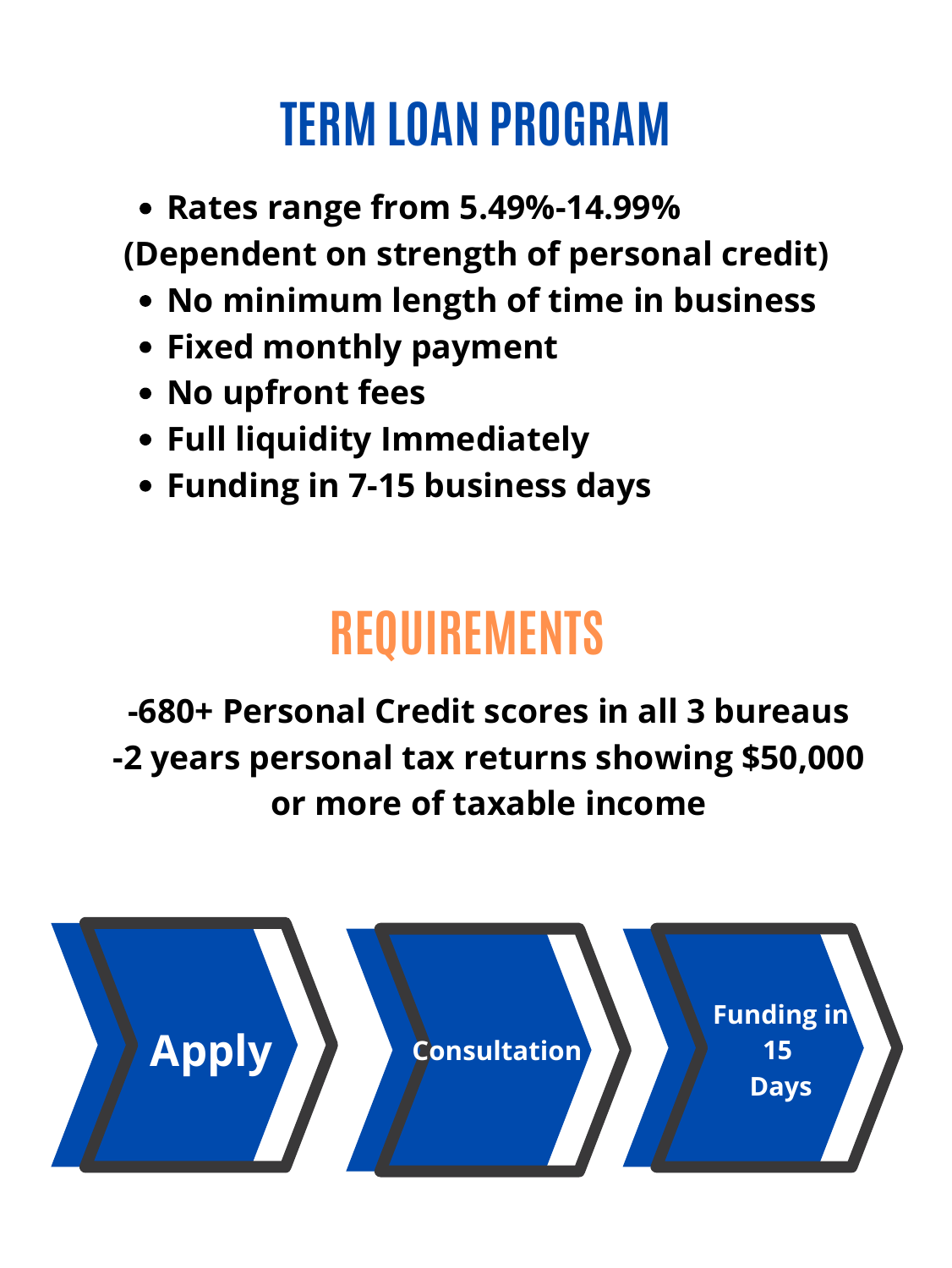#### **BUSINESS CREDIT CARD PROGRAM**

- **0% Interest for 6-12 months**
- **No minimum length of time in business**
- **Stated income**
- **No upfront fees**
- **Reports only to the business**

#### **REQUIREMENTS**

#### **- 700+ Personal Credit Scores on all 3 bureaus - Established Business Entity**



Bank loans are still the best way for small businesses to get financing. In 2015, bank loans for small businesses reached nearly \$600 billion.